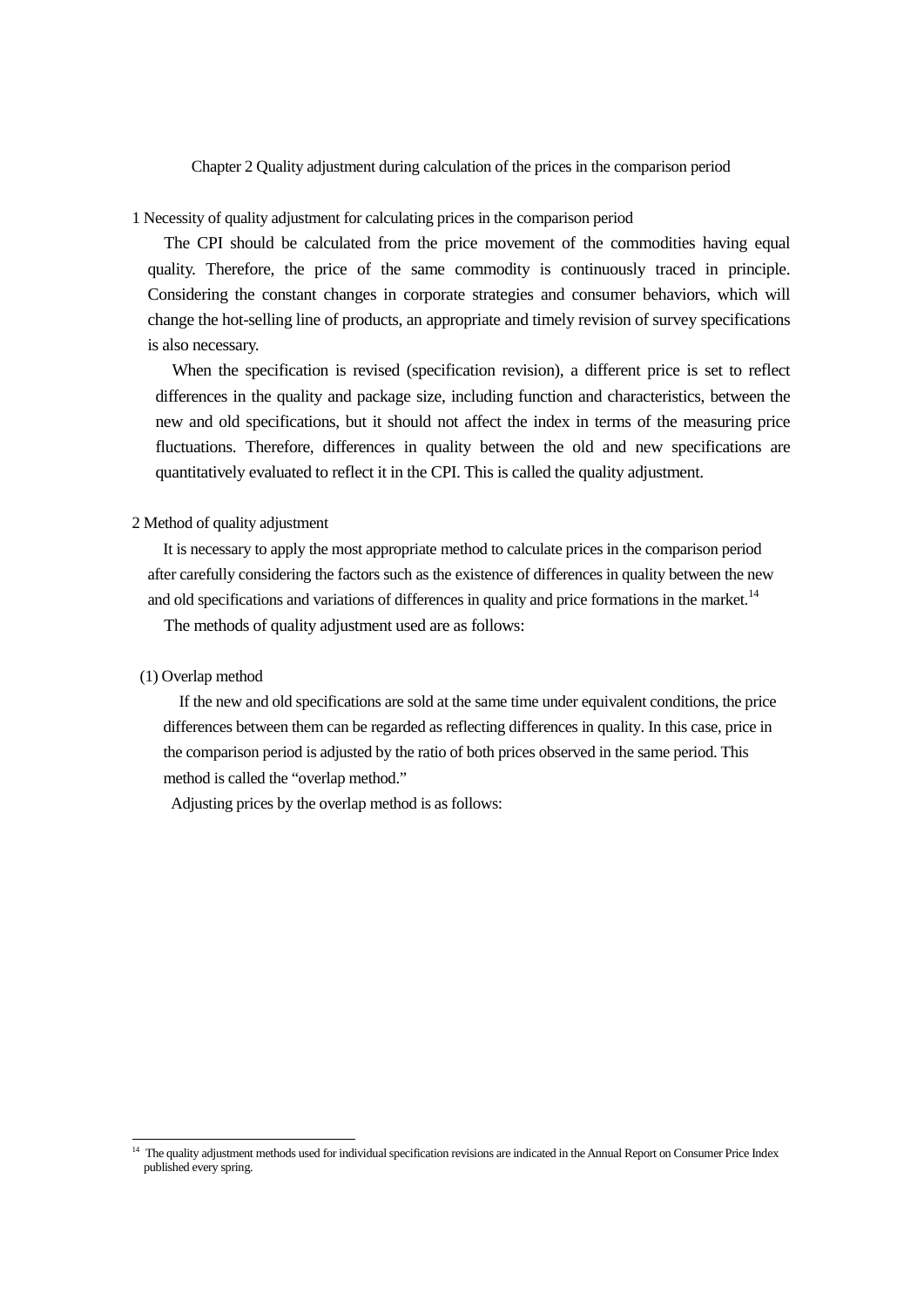|                      | Two months before                                                                                            | Last month                       | This month                        |
|----------------------|--------------------------------------------------------------------------------------------------------------|----------------------------------|-----------------------------------|
| Product A            | 4120                                                                                                         | ¥130                             |                                   |
| Product B            |                                                                                                              | ¥160                             | ¥165                              |
|                      | Link coefficient = $\frac{\text{Price of product A in last month}}{\text{Price of product A in last month}}$ | Price of product B in last month |                                   |
|                      | ¥130<br>¥160                                                                                                 |                                  |                                   |
|                      | 0.8125<br>$=$                                                                                                |                                  |                                   |
| Price in the         | Two month before                                                                                             | Last month                       | This month                        |
| comparison<br>period | ¥120                                                                                                         | ¥130                             | ¥134.06<br>$[4165 \times 0.8125]$ |

(2) Adjustment by the ratio of quantity

When there is no difference in quality between the new and old specifications except for quantity and price is nearly proportional to quantity, the price of the new specification is adjusted to the price proportional to the quantity of the old specification.

Adjusting prices by the ratio of quantity is as follows:

| $\langle$ Example 2 $\rangle$                  |                         |                                                                  |  |  |  |
|------------------------------------------------|-------------------------|------------------------------------------------------------------|--|--|--|
| Product A<br>Product B                         | Last month<br>150g ¥135 | This month<br>160g ¥150                                          |  |  |  |
| Quantity of product A<br>Quantity of product B |                         |                                                                  |  |  |  |
| 150 <sub>g</sub><br>160g                       |                         |                                                                  |  |  |  |
|                                                | 0.9375<br>$=$           |                                                                  |  |  |  |
| Price in the<br>comparison<br>period           | Last month<br>150g ¥135 | This month<br>150g ¥140.63<br>$[160g\frac{4}{3}150\times0.9375]$ |  |  |  |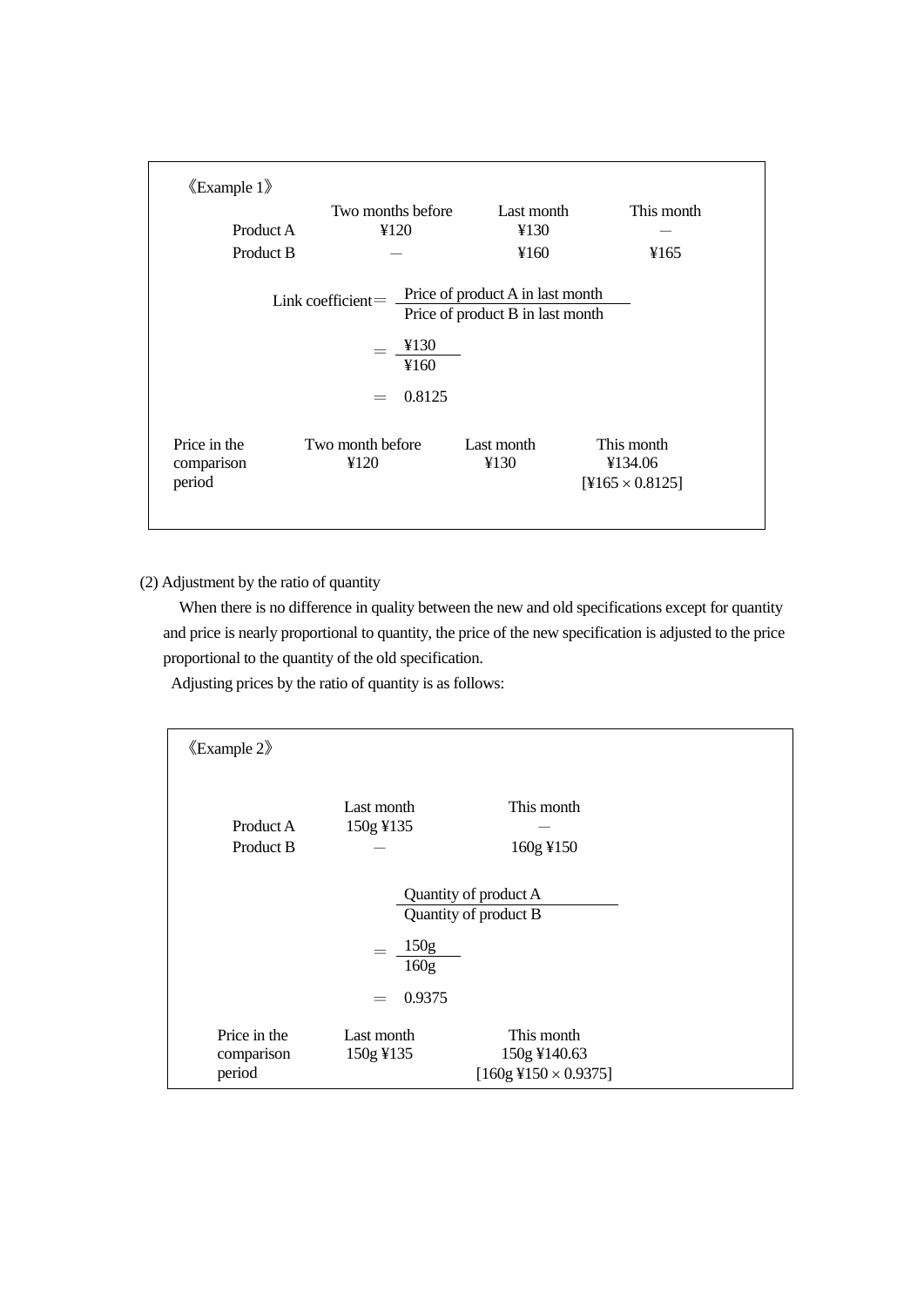Note that weight (quantity) is used as the unit of survey in some items including some kinds of food. The unit weight (quantity) price is the price in the comparison period for these items. The price changed in conjunction with changes in the weight (quantity) is reflected in changes in the index. For example, the price of potato chips is determined by converting the price of a bag of potato chips to the price per 100g. If the weight of a bag of potato chips is increased from 70g to 80g and the price for a bag is not changed, the unit weight price decreases, causing the index to decrease.

# (3) Adjustment by the regression equation

Applying the price of the new specification into the regression equation, the price of the new specification is estimated when quality is equivalent to the old one, and price in the comparison period is adjusted by the ratio of both prices.

The following example uses single regression equation with quantity as an explanatory variable.

《Example 3》 Last month This month Product A  $1,200g \text{ } \frac{1}{2}1,800$ Product B  $-$  1,120g ¥1,760 (when 720g costs ¥1,210) [Estimation by a regression model]  $1,760 = 1,120a + b$  $1,210 = 720a + b$  ∴a = 1.375, b = 220.0  $y = 1.375 \times +220.0$ Hence, the price of product B for 1,200g is estimated to be  $1.375 \times 1200 + 220.0 = 41,870$ . Link coefficient= Estimated price of product B for 1,200g Price of product B for 1,120g  $=\frac{$1,870}{}$ ¥1,760  $= 1.0625$ Price in the comparison period Last month This month 1,200g ¥1,800 1200g ¥1,870  $[1120g\,41,760\times1.0625]$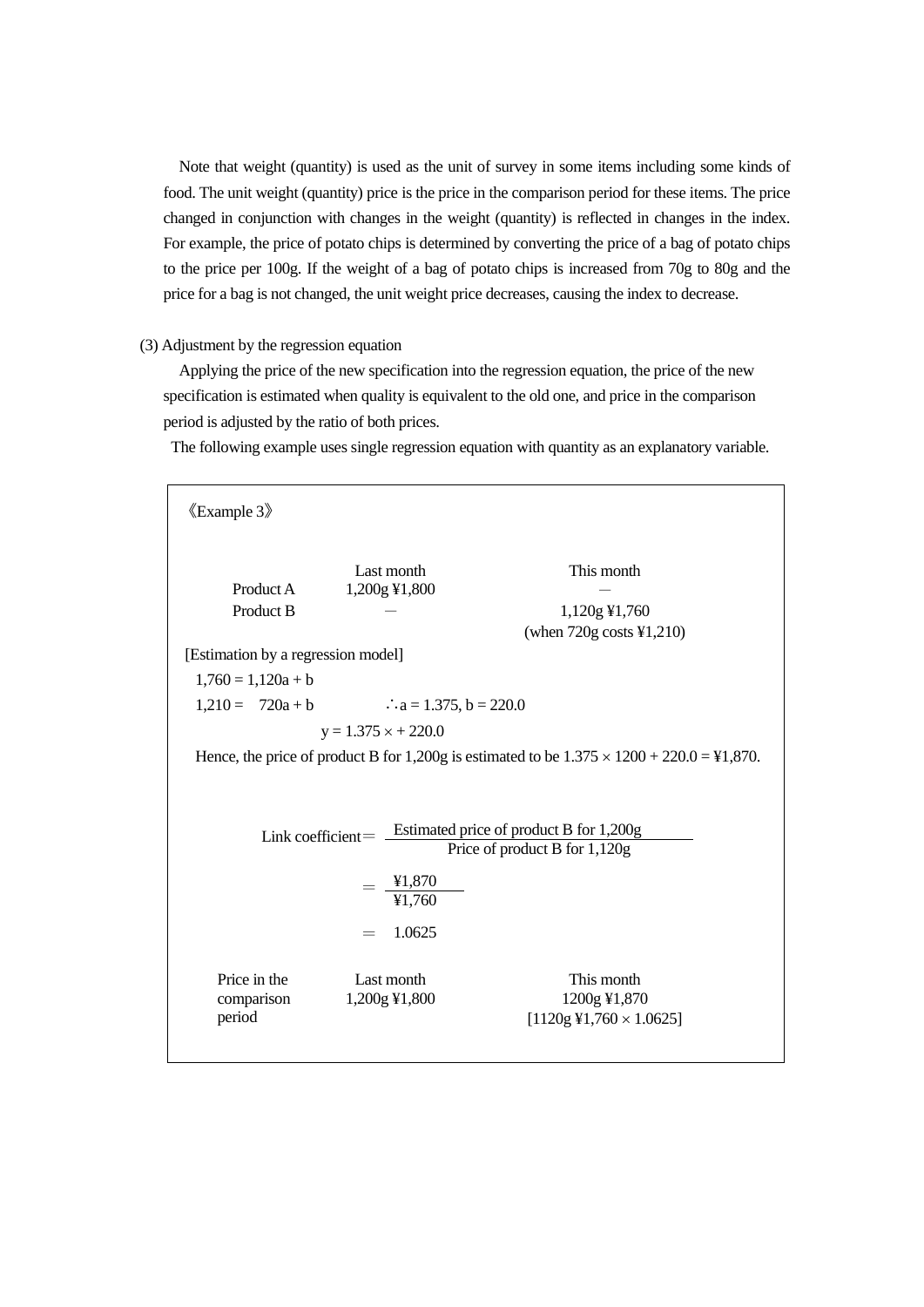(4) Option cost method

When equipment which is an option in an old specification is installed as a standard in the new specification, the price increase along with such quality improvement is equal to the purchase cost of the option. However, the cost for standard equipment is considered to be lower than that for an option because of the increase of the production. In addition, consumers lose the opportunity to select or not select the option. Therefore, the price of the quality improvement is estimated by adjusting this part (in general, it is estimated as one half of the option price). This is called "Option cost method."

Adjusting prices by the option cost method is as follows:

| $\langle$ Example 4 $\rangle$                                                                                                                |                                                  |                                            |  |  |  |  |  |
|----------------------------------------------------------------------------------------------------------------------------------------------|--------------------------------------------------|--------------------------------------------|--|--|--|--|--|
| Product A<br>(Option)<br>Product B<br>(Standard)                                                                                             | Last month<br>¥2,400,000<br>¥200,000             | This month<br>42,550,000                   |  |  |  |  |  |
| Hence, quality improvement by the standardization of the option is estimated to be $\text{\textsterling}200,000 \times$<br>$1/2 =$ ¥100,000. |                                                  |                                            |  |  |  |  |  |
| Price of product A<br>$Link coefficient =$<br>Price of product $A +$ Quality improvement by standardization                                  |                                                  |                                            |  |  |  |  |  |
|                                                                                                                                              | ¥2,400,000<br>$42,400,000 + 4200,000 \times 1/2$ |                                            |  |  |  |  |  |
| Price in the                                                                                                                                 | 0.9600<br>Last month                             | This month                                 |  |  |  |  |  |
| comparison<br>period                                                                                                                         | ¥2,400,000                                       | ¥2,448,000<br>$[42,550,000 \times 0.9600]$ |  |  |  |  |  |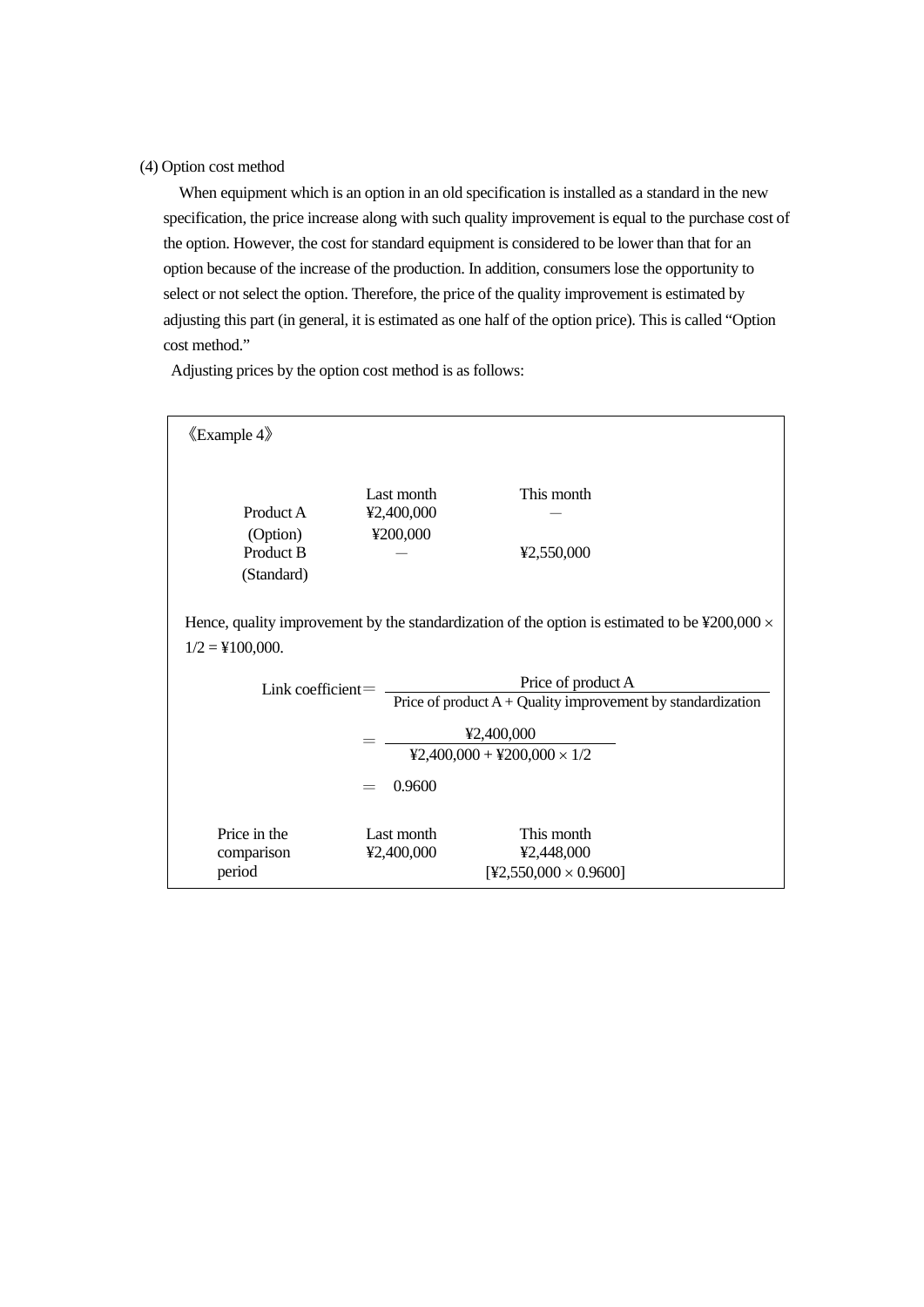(5) Class mean imputation

When the new and old specifications of an item are unable to compare in the last month, prices are linked by assuming that the price change of the item is equal to the average price change of all the other items classified into the same group. This method is called "Class mean imputation."

This method is used when the new and the old specifications are unable to be priced at the same period. In general, it is not appropriate to apply this method, but it is exceptionally used for items sold in the market only for limited season, such as clothes.

《Example 5》 Same month of the previous year Last month This month Product A  $\text{\texttt{Y1,500}}$   $\cdots$   $\cdots$   $\cdots$   $\cdots$   $\cdots$   $\cdots$ Product B  $\qquad 41,200$ Upper level group index<sup>\*</sup> 100.2 99.8 \*Calculated excluding the item in question. Link coefficient= Price of product A in the same month of the previous year Index of an upper level group in this month Index of an upper level group in the same month of the previous year Price of product B in this month ¥1,500  $\times$ 99.8 100.2 ¥1,200 = 1.2450 Price in the comparison period Same month of the previous year **Last month** This month  $\text{\yen}1,500$  ..... -  $\text{\yen}1,494$  $[41,200 \times 1.2450]$ ×

Adjusting prices by the class means imputation is as follows: